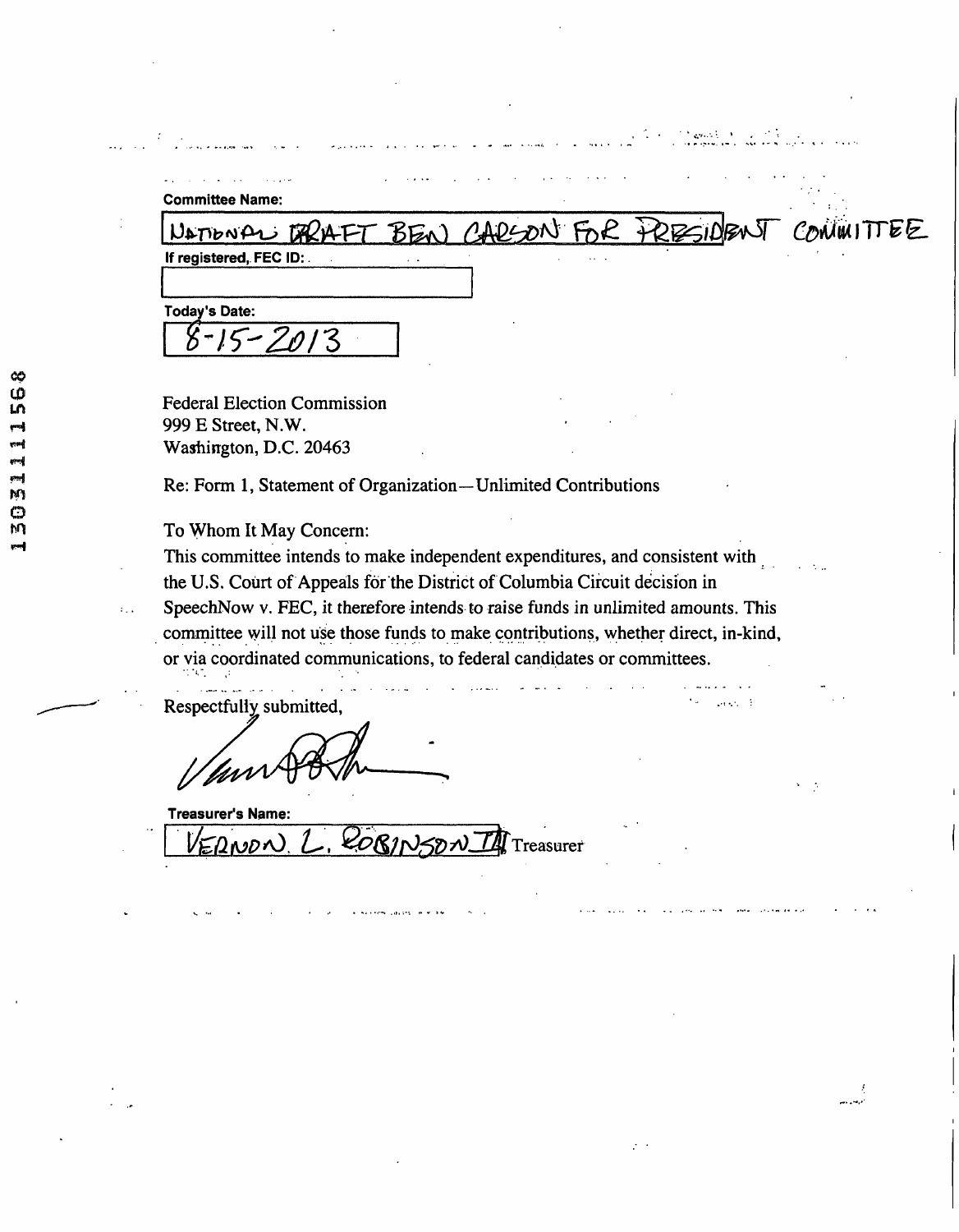| <b>FEC</b><br><b>FORM</b>                                                                             | <b>STATEMENT OF</b><br><b>ORGANIZATION</b>                                                                                                                                                                        | $\mathbf{r} \cdot \mathbf{p}$<br>RECEIVED<br>20H34AU602M<br>AM 9: 04 |
|-------------------------------------------------------------------------------------------------------|-------------------------------------------------------------------------------------------------------------------------------------------------------------------------------------------------------------------|----------------------------------------------------------------------|
| <b>NAME OF</b><br>1.<br>COMMITTEE (in full)                                                           | (Check if name<br>Example: If typing, type<br>n<br>is changed)<br>over the lines.                                                                                                                                 | 12FE4M5 FEC MAIL CENTER                                              |
|                                                                                                       | NATIONAL DRAFT BEN, CARSON, FOR, PRESIDENT                                                                                                                                                                        |                                                                      |
| OMMIT                                                                                                 | 医巨                                                                                                                                                                                                                |                                                                      |
| ADDRESS (number and street)                                                                           | $  \,   \,   \,   -  $<br>TT FOKES<br><b>Carolina Ad</b>                                                                                                                                                          | 1 Z                                                                  |
| (Check if address<br>is changed)                                                                      |                                                                                                                                                                                                                   |                                                                      |
|                                                                                                       | IARM IN GTON<br><b>CITY ▲</b>                                                                                                                                                                                     | ZIP CODEA<br>STATE <sup>A</sup>                                      |
| <b>COMMITTEE'S E-MAIL ADDRESS</b>                                                                     |                                                                                                                                                                                                                   |                                                                      |
| (Check if address<br>is changed)                                                                      | UNFO@RUNBENRUN.ORG                                                                                                                                                                                                |                                                                      |
|                                                                                                       | <b>Optional Second E-Mail Address</b>                                                                                                                                                                             |                                                                      |
| <b>COMMITTEE'S WEB PAGE ADDRESS, (URL)</b><br>(Check if address<br>is changed)<br>$\mu = 0.005$<br>÷. | さくある あいしゃ といい<br>BENRUN. DRG                                                                                                                                                                                      |                                                                      |
| DATE<br><b>:∴∡بان</b><br>FEC IDENTIFICATION NUMBER                                                    | <b>Location Control of the Act of the United States</b><br>. Lee exile e<br>രാ <del>യിൽ തൊരിക്കുകയി.</del> കാലും 15 ലി. ലി. മാ<br>promagnemegine.                                                                 |                                                                      |
| IS THIS STATEMENT $\mathbb{\mathbb{X}}$                                                               | NEW (N)<br>OR<br>AMENDED (A)                                                                                                                                                                                      |                                                                      |
|                                                                                                       | I certify that I have examined this Statement and to the best of my knowledge and belief it is true, correct and complete.                                                                                        |                                                                      |
| Type or Print Name of Treasurer                                                                       |                                                                                                                                                                                                                   |                                                                      |
| Signature of Treasurer                                                                                |                                                                                                                                                                                                                   | Date                                                                 |
| 网络蛋白蛋白                                                                                                | NOTE: Submission of false, erroneous, or incomplete information may subject the person signing this Statement to the penalties of 2 U.S.C. §437g.<br>ANY CHANGE IN INFORMATION SHOULD BE REPORTED WITHIN 10 DAYS. |                                                                      |
| Office<br>Use<br>Only                                                                                 | For further information contact:<br><b>Federal Election Commission</b><br>Toll Free 800-424-9530<br>Local 202-694-1100                                                                                            | <b>FEC FORM 1</b><br>(Revised 06/2012)                               |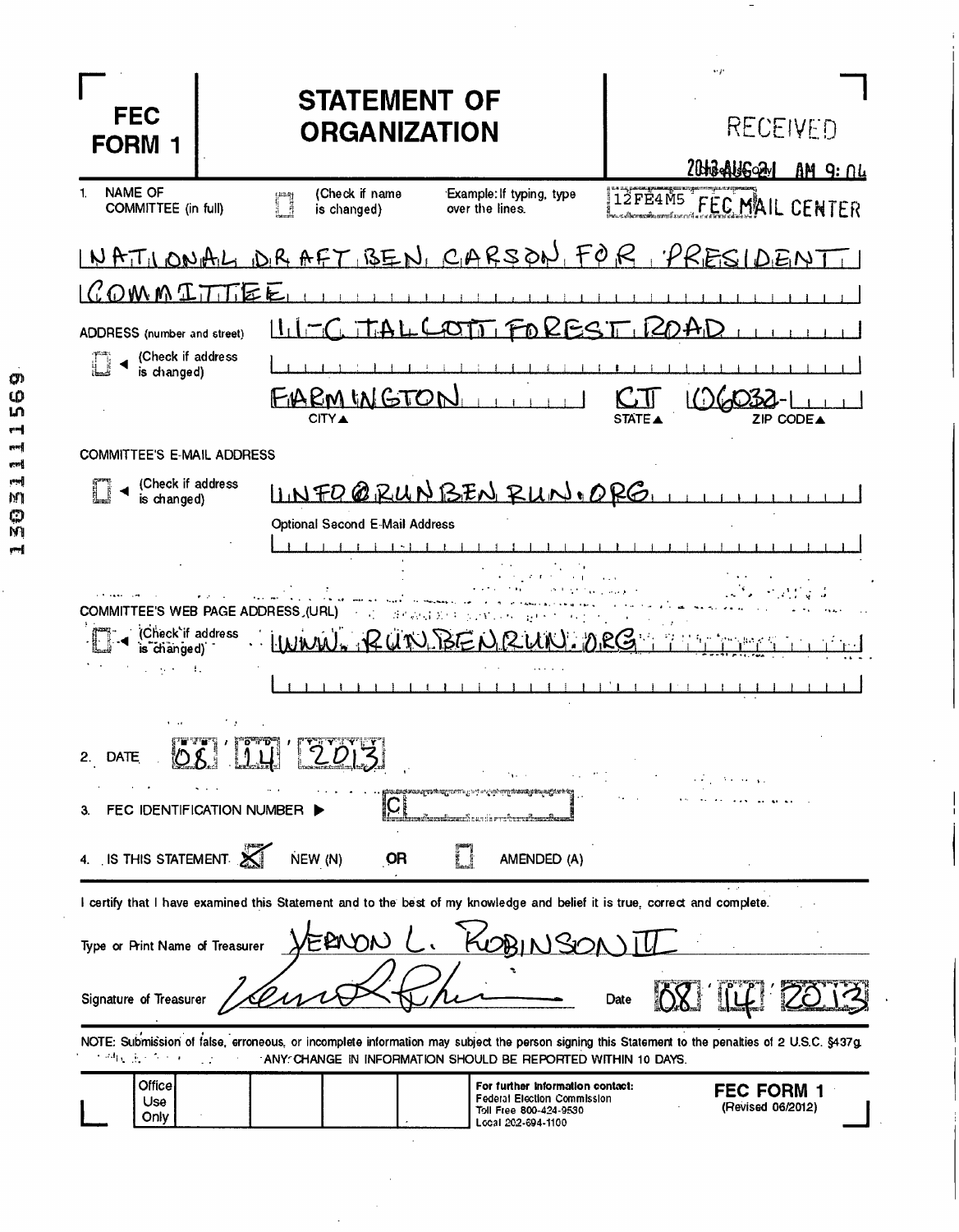|    |                                | Page 2<br>FEC Form 1 (Revised 02/2009)                                                                                                                                                                                      |
|----|--------------------------------|-----------------------------------------------------------------------------------------------------------------------------------------------------------------------------------------------------------------------------|
| 5. |                                | W.<br><b>TYPE OF COMMITTEE</b><br><b>Candidate Committee:</b>                                                                                                                                                               |
|    | (a)                            | This committee is a principal campaign committee. (Complete the candidate information below.)<br>the control<br>クモン<br>te (1940) control<br>and and<br>$1/2$                                                                |
|    | gius;<br>(b)                   | This committee is an authorized committee, and is NOT a principal campaign committee. (Complete the candidate<br>information below.)                                                                                        |
|    | Name of<br>Candidate           |                                                                                                                                                                                                                             |
|    | Candidate<br>Party Affiliation | <b>State</b><br>Office<br>r<br>nammali.<br>Senate<br>President<br>Sought:<br>House<br><b>District</b>                                                                                                                       |
|    | (c)                            | This committee supports/opposes only one candidate, and is NOT an authorized committee.                                                                                                                                     |
|    | Name of<br>Candidate           |                                                                                                                                                                                                                             |
|    |                                | <b>Party Committee:</b>                                                                                                                                                                                                     |
|    | (d)                            | (National, State<br>(Democratic,<br>This committee is a<br>or subordinate) committee of the<br>Republican, etc.) Party.                                                                                                     |
|    |                                | <b>Political Action Committee (PAC):</b>                                                                                                                                                                                    |
|    | (e)                            | This committee is a separate segregated fund. (Identify connected organization on line 6.) Its connected organization is a:                                                                                                 |
|    |                                | i<br>Li<br>Corporation<br>Corporation w/o Capital Stock<br>Labor Organization                                                                                                                                               |
|    |                                | Membership Organization<br><b>Trade Association</b><br>Cooperative                                                                                                                                                          |
|    |                                | In addition, this committee is a Lobbyist/Registrant PAC.                                                                                                                                                                   |
|    | (1)                            | This committee supports/opposes more than one Federal candidate, and is NOT a separate segregated fund or party<br>committee. (i.e., nonconnected committee)                                                                |
|    |                                | In addition, this committee is a Lobbyist/Registrant PAC.                                                                                                                                                                   |
|    |                                | In addition, this committee is a Leadership PAC. (Identify sponsor on line 6.)                                                                                                                                              |
|    |                                | Joint Fundraising Representative:                                                                                                                                                                                           |
|    | H<br>$\left( 0 \right)$        | This committee collects contributions, pays fundraising expenses and disburses net proceeds for two or more political<br>committees/organizations, at least one of which is an authorized committee of a federal candidate. |
|    | (h)                            | This committee collects contributions, pays fundraising expenses and disburses net proceeds for two or more political<br>committees/organizations, none of which is an authorized committee of a federal candidate.         |
|    |                                | Committees Participating in Joint Fundraiser                                                                                                                                                                                |
|    |                                | FEC ID number   C                                                                                                                                                                                                           |
|    | 2.                             | FEC ID number $ C $                                                                                                                                                                                                         |
|    | З.                             | FEC ID number<br>aitriche aluncher beskausbens                                                                                                                                                                              |
|    | 4.                             | FEC ID number C<br>းေပးနပ္ပါးေသးနဲ႔ေတာ္ေတာ္အေမာင္မ်ိဳးသတင္မ်ားကေရ                                                                                                                                                           |
|    |                                |                                                                                                                                                                                                                             |
|    |                                |                                                                                                                                                                                                                             |

Γ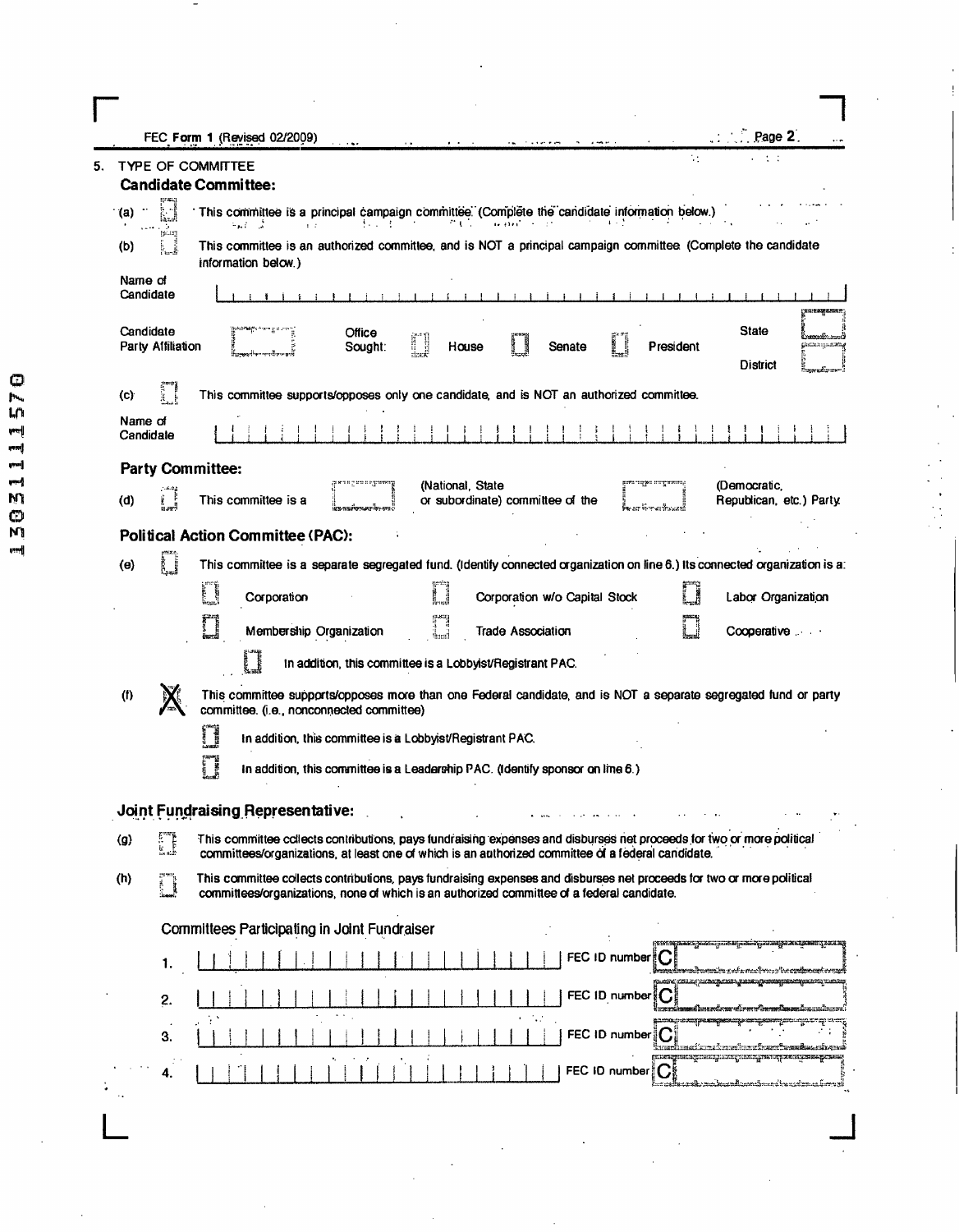| FEC Form 1 (Revised 02/2009)     |                                                                                                                                                                                       | $\cdots$ Page 3                              |
|----------------------------------|---------------------------------------------------------------------------------------------------------------------------------------------------------------------------------------|----------------------------------------------|
| Write or Type Committee Name     |                                                                                                                                                                                       |                                              |
| NATIONAL                         | 2sor                                                                                                                                                                                  |                                              |
| 6.                               | Name of Any Connected Organization, Affiliated Committee, Joint Fundraising Representative, or Leadership PAC Sponsor                                                                 |                                              |
|                                  | $\ddot{\cdot}$ .                                                                                                                                                                      |                                              |
|                                  |                                                                                                                                                                                       |                                              |
| <b>Mailing Address</b>           |                                                                                                                                                                                       |                                              |
|                                  |                                                                                                                                                                                       |                                              |
|                                  | <b>CITY</b>                                                                                                                                                                           | ZIP CODE<br><b>STATE</b>                     |
| Relationship:                    | Connected Organization   Affiliated Committee   Joint Fundraising Representative   Leadership PAC Sponsor                                                                             |                                              |
| 7.<br>books and records.         | Custodian of Records: Identify by name, address (phone number -- optional) and position of the person in possession of committee<br>and the company of the                            |                                              |
| <b>Full Name</b>                 | <u>T.AMALY</u>                                                                                                                                                                        |                                              |
| Mailing Address -                | WOSHINGTON INTELLIGENCE FUREAUS                                                                                                                                                       |                                              |
|                                  | PEPSI PLACE.<br>ზ,                                                                                                                                                                    |                                              |
|                                  | $\mathbf{1}$ $\mathbf{1}$ $\mathbf{1}$                                                                                                                                                |                                              |
| <b>Title or Position</b>         | $C\Gamma Y$ , and $\Gamma$                                                                                                                                                            | STATE<br>ZIP CODE                            |
|                                  |                                                                                                                                                                                       | 703-1857-152<br>Telephone number<br>A.       |
|                                  | 8. Treasurer: List the name and address (phone number - optional) of the treasurer of the committee; and the name and address of<br>any designated agent (e.g., assistant treasurer). |                                              |
| <b>Full Name</b><br>of Treasurer | UERNO                                                                                                                                                                                 |                                              |
| <b>Mailing Address</b>           |                                                                                                                                                                                       | d.                                           |
|                                  |                                                                                                                                                                                       |                                              |
| Title or Position                | <b>CITY</b>                                                                                                                                                                           | ZIP CODE<br><b>STATE</b><br>Telephone number |

13031111571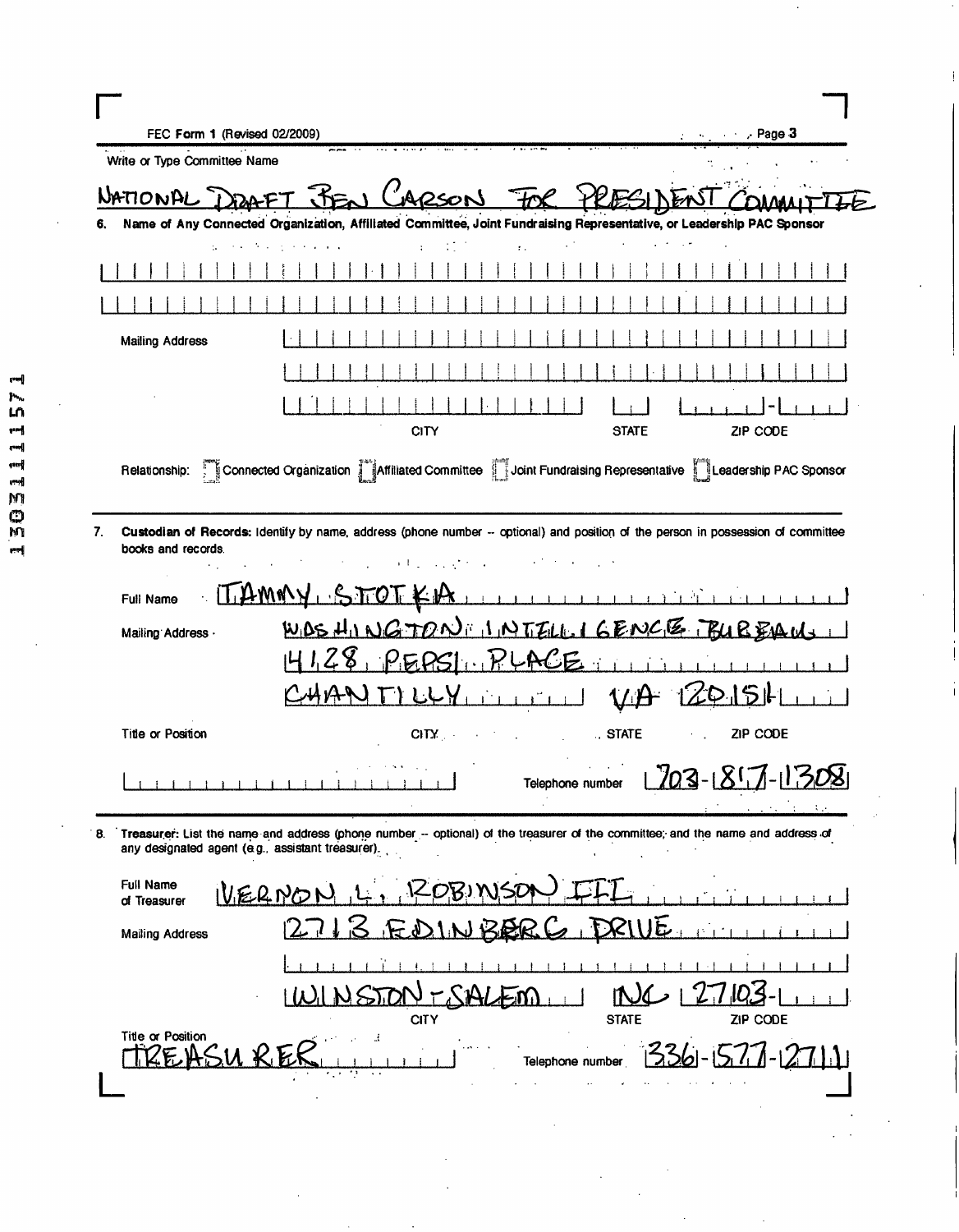| Full Name of<br>Designated<br>Agent |   |             |   |  |  |              |  |  |  |                  |                        | $\sim$ 100 $\mu$ |              |                                           |               |        |                  | $\mathcal{L}^{\text{max}}$ |  |          | <b>STA2</b> | $\sigma$ , and $\sigma$ , and $\sigma$ |  |
|-------------------------------------|---|-------------|---|--|--|--------------|--|--|--|------------------|------------------------|------------------|--------------|-------------------------------------------|---------------|--------|------------------|----------------------------|--|----------|-------------|----------------------------------------|--|
|                                     | , |             |   |  |  |              |  |  |  |                  | $\bullet$<br>$\ddotsc$ |                  |              |                                           | $\sim$ $\sim$ |        |                  |                            |  | ٠        |             |                                        |  |
| <b>Mailing Address</b>              |   | $\sim$ $-1$ |   |  |  |              |  |  |  |                  |                        |                  |              |                                           |               | $\sim$ | $\sim$ 100 $\pm$ |                            |  |          |             |                                        |  |
|                                     |   |             |   |  |  |              |  |  |  |                  |                        |                  |              |                                           |               |        |                  |                            |  |          |             |                                        |  |
|                                     |   | $\sim$      |   |  |  |              |  |  |  |                  |                        |                  |              |                                           |               |        |                  |                            |  |          |             |                                        |  |
|                                     |   |             | ٠ |  |  | <b>CITY</b>  |  |  |  |                  |                        |                  | <b>STATE</b> |                                           |               |        |                  |                            |  | ZIP CODE |             |                                        |  |
| Title or Position                   |   |             |   |  |  | $\mathbf{r}$ |  |  |  |                  |                        |                  |              |                                           |               |        |                  |                            |  |          |             |                                        |  |
| $\cdot$                             |   |             |   |  |  |              |  |  |  | Telephone number |                        |                  |              | $\mathcal{L}^{(k)}$ , $\mathcal{L}^{(k)}$ |               |        |                  |                            |  |          |             |                                        |  |

Page 4

## 9. Banks or Other Depositories: List all banks or other depositories in which the committee deposits funds, holds accounts, rents safety deposit boxes or maintains funds.

| $\mathbb{F}_2$ , $\mathbb{F}_2$ ,<br><b>Mailing Address</b><br>$\sim 10$<br>دی او د فون د ا | 机空调机 网络化 |             | FIRST, VIRGINIA, COMMUNITY<br>ANDOM HUS R<br>$\label{eq:1} \mathcal{L}=\mathbf{f}^{(n-1)}\mathcal{L}\mathbf{f}^{(n-1)}\mathcal{L}^{(n-1)}\mathcal{L}^{(n-1)}\mathcal{U}^{(n)}\mathcal{U}^{(n)}\mathcal{U}^{(n)}\mathcal{U}^{(n-1)}\mathcal{U}^{(n)}\mathcal{U}^{(n)}\mathcal{U}^{(n)}\mathcal{U}^{(n)}\mathcal{U}^{(n-1)}\mathcal{U}^{(n-1)}\mathcal{U}^{(n-1)}\mathcal{U}^{(n-1)}\mathcal{U}^{(n-1)}\mathcal{U}^{(n-1)}$ |              | $\mathbf{v}=(\mathbf{y}_1,\mathbf{y}_2,\ldots,\mathbf{y}_n)$<br>$\sim 1000$<br>ZIP CODE |
|---------------------------------------------------------------------------------------------|----------|-------------|---------------------------------------------------------------------------------------------------------------------------------------------------------------------------------------------------------------------------------------------------------------------------------------------------------------------------------------------------------------------------------------------------------------------------|--------------|-----------------------------------------------------------------------------------------|
| Name of Bank, Depository, etc.                                                              |          |             |                                                                                                                                                                                                                                                                                                                                                                                                                           |              | $\mathcal{L}=\{1,2,\ldots\}$<br>$\sim$                                                  |
|                                                                                             |          |             |                                                                                                                                                                                                                                                                                                                                                                                                                           |              |                                                                                         |
| Mailing Address                                                                             |          |             |                                                                                                                                                                                                                                                                                                                                                                                                                           |              |                                                                                         |
|                                                                                             |          |             |                                                                                                                                                                                                                                                                                                                                                                                                                           |              |                                                                                         |
|                                                                                             |          |             |                                                                                                                                                                                                                                                                                                                                                                                                                           |              |                                                                                         |
|                                                                                             |          | <b>CITY</b> |                                                                                                                                                                                                                                                                                                                                                                                                                           | <b>STATE</b> | ZIP CODE                                                                                |

Name of Bank, Depository, etc.  $\sim$  $\epsilon$  ,  $\epsilon$